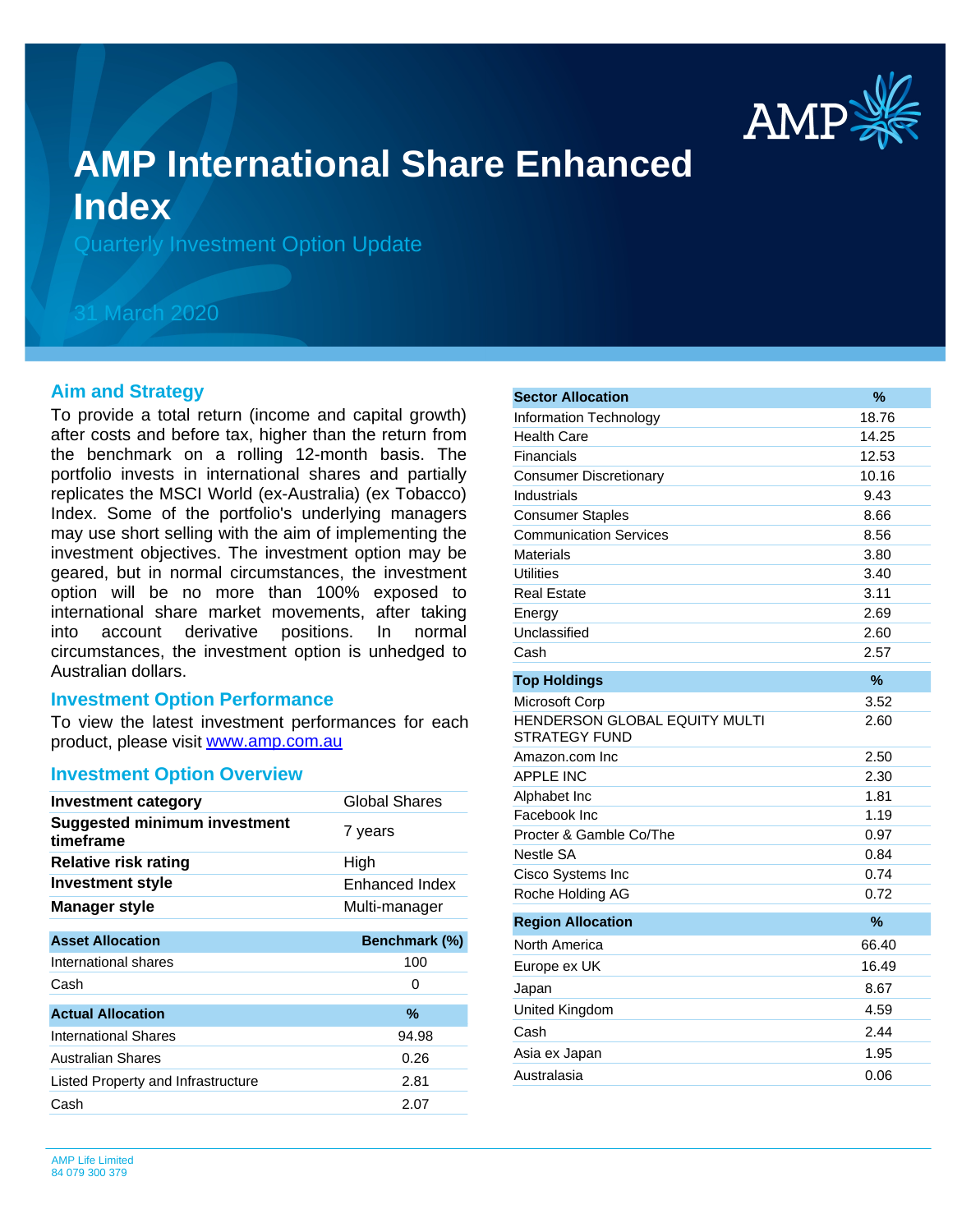### **Market Review**

The March 2020 quarter was one of the worst periods ever for global share markets as the COVID-19 pandemic rapidly escalated fears around the globe. The MSCI World ex Australia index finished the period down by 20.0% (on a total return basis in local currency terms), having briefly reached lows not seen since 2016 before finishing the period with a late rally. Across regions and sectors, few stocks were spared from the falls, as traders continued to sell in favour of cash. Some panic-selling was evident, particularly later in the quarter as fundamentals undoubtedly took a backseat to momentum-trading. In the final week of March, the market was able to recoup some of these losses as the panic-selling dropped off. Price movements in many stocks were further exacerbated by the triggering of stop-losses, as well as some evidence of forced selling from funds in order to meet redemption requests. Emerging markets couldn't escape the sell-off and performed only marginally better than their developedmarket peers.

While some apparent-bargains emerged from the sell-off, assessing the near-term hit to earnings and to what degree markets have priced this in is not easy. Indeed, many companies withdrew their forward guidance. A positive for shares was global stimulus levels promptly reaching unprecedented levels, as a swift, synchronised policy response was seen around the globe in the forms of monetary easing and enormous amounts of targeted fiscal stimulus.

#### **Outlook**

Global shares now appear to be significantly cheaper after the recent pullback related to the COVID-19 virus and relative to low bond yields, though given the lack of earnings visibility over the near-term, some caution is still warranted. While global economic activity is being sharply impacted due to the virus, we expect this to be transient in nature and likely to rebound at some point. Monetary and fiscal policy are also now heavily supportive, which is likely to continue to aid share markets.